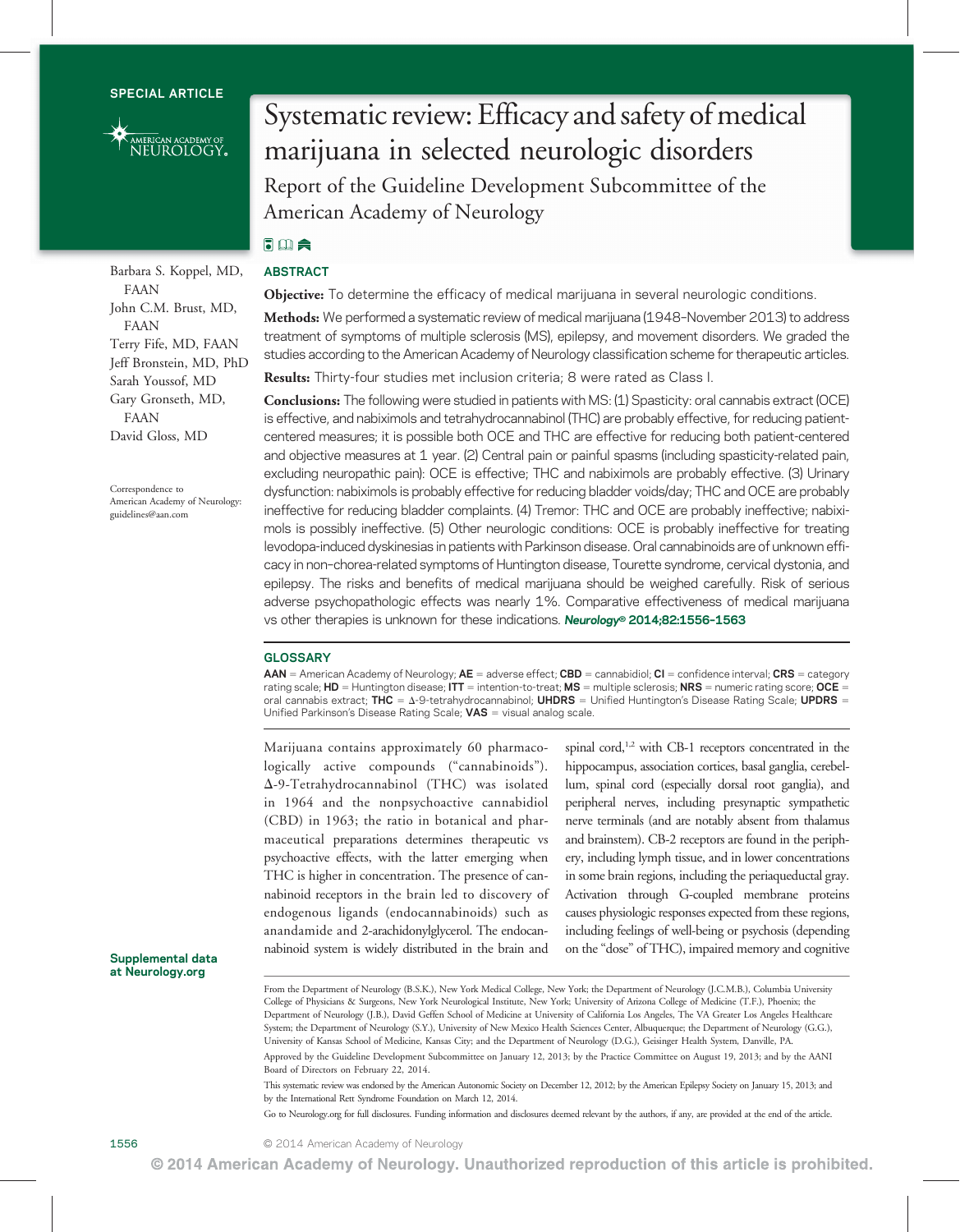processing, slowed locomotor function, as well as antinociceptive,3 antiemetic, antispasticity, and sleep-promoting effects. Receptor activation inhibits adenylate cyclase, converting cyclic adenosine monophosphate to adenosine triphosphate, and inhibits release of multiple neurotransmitters, including acetylcholine, dopamine, and glutamate, when neuronal excitation is present.<sup>4</sup> Indirect effects on opiate, serotonin, NMDA, and g-aminobutyric acid receptors allow endocannibinoids to modulate other networks.3 The concentration of THC present in formulations and the ratio of THC to CBD, which limits THC's psychoactive effects, play a role in therapeutic effects of cannabis products. Table 1 presents the cannabinoid formulations examined here. A variety of formulations was used, with differing amounts of THC and CBD: some were pills, one was a mucosal spray, and some were vaporized or smoked.

This evidence-based systematic review seeks to answer questions regarding safety and efficacy of cannabinoids in relieving/reducing the following:

- 1. Spasticity in patients with multiple sclerosis (MS)
- 2. Central pain and painful spasms in MS (pain could be from any etiology, including spasticity, but excluding neuropathic pain)
- 3. Bladder dysfunction in MS
- 4. Involuntary movements, including tremor, in MS
- 5. Dyskinesias of Huntington disease (HD), levodopainduced dyskinesias of Parkinson disease, cervical dystonia, and tics of Tourette syndrome
- 6. Seizure frequency in epilepsy

DESCRIPTION OF THE ANALYTIC PROCESS The American Academy of Neurology (AAN) Guideline Development Subcommittee convened an expert panel to develop the systematic review (appendices e-1 and e-2 on the Neurology® Web site at [Neurology.org\)](http://neurology.org/). We searched Medline, EMBASE, PsycINFO, Web of Science, and Scopus. Appendix e-3 presents the original search strategy employed for Medline (1948–January 2013) and updated strategies for all databases searched. The search yielded 1,729 abstracts. We examined the listed conditions and excluded non-neurologic pain (e.g., cancer, surgeryrelated) as well as other non-neurologic conditions (e.g., nausea). Surveys, case reports/series, and non– placebo-controlled trials were excluded. Of the 1,729 abstracts reviewed, we reviewed the full text of 63 articles and found that 33 met inclusion criteria. An updated search through November 2013 yielded one article for inclusion. We classified these following the AAN's therapeutic scheme (appendix e-4). Some articles were used to answer more than one question. Unless otherwise stated, multiple outcomes were corrected by the author panel with a Bonferroni

| Table 1<br><b>Cannabinoid formulations</b> |            |                                               |                                                          |                                                                                                                                                                                                                     |  |
|--------------------------------------------|------------|-----------------------------------------------|----------------------------------------------------------|---------------------------------------------------------------------------------------------------------------------------------------------------------------------------------------------------------------------|--|
| Generic name                               | Trade name | Manufacturer                                  |                                                          | Dosage and components Study and dosage used of this formulation                                                                                                                                                     |  |
| Oral administration                        |            |                                               |                                                          |                                                                                                                                                                                                                     |  |
| Cannabis extract                           | Cannador   | IKF, Berlin, Germany                          | Ratio of ∆ <sup>9</sup> -THC 2.5 mg:<br>CBD 1.25 mg      | Mean 0.146 mg/kg/d up to maximum of 1.25 mg/kg/d (Carroll 2004 <sup>36</sup> );<br>mean 1.25 mg/kg/d up to maximum of 25 mg/d; maximum varied by<br>weight (Zajicek 20037)                                          |  |
| Cannabis extract                           | None       | Not stated                                    | Ratio of ∆ <sup>9</sup> -THC 2.5 mg:<br>CBD 0.9 mg       | Mean 0.146 mg/kg/d up to maximum of 0.25 mg/kg/d (Vaney 2004 <sup>5</sup> )                                                                                                                                         |  |
| Cannabis extract                           | None       | NIH. Bethesda. MD                             | 100 mg CBD                                               | 100-300 mg/d (Cunha 1980 <sup>e2</sup> )                                                                                                                                                                            |  |
| Cannabis extract                           | None       | NIH, Bethesda, MD                             | 100 mg CBD                                               | 10 mg/kg/d (Consroe 1991, 35 Curtis 2009 <sup>31</sup> )                                                                                                                                                            |  |
| Dronabinol                                 | Marinol    | Solvay Pharmaceuticals,<br>Marietta, GA       | 2.5 mg $\Delta^9$ -THC                                   | Maximum of 10 mg/d (Svendsen 2004, <sup>25</sup> Müller-Vahl 2003 <sup>40</sup> );<br>maximum of 25 mg/d (Freeman 2006, <sup>28</sup> Zajicek 2003 <sup>7</sup> )                                                   |  |
| Nabilone                                   | Cesamet    | Meda Pharmaceuticals,<br>Somerset, NJ         | 100 mg CBD                                               | 100 mg (Curtis 2009 <sup>31</sup> ); 0.03 mg/kg (Fox 2002 <sup>29</sup> )                                                                                                                                           |  |
| Oromucosal spray<br>administration         |            |                                               |                                                          |                                                                                                                                                                                                                     |  |
| <b>Nabiximols</b>                          | Sativex    | <b>GW Pharmaceuticals.</b><br>PLC, London, UK | Ratio of ∆ <sup>9</sup> -THC 2.7 mg:<br>CBD 2.5 mg/spray | Mean 7.19 mg/d (Kavia 2010 <sup>26</sup> )                                                                                                                                                                          |  |
| <b>Nabiximols</b>                          | Sativex    | GW Pharmaceuticals,<br>PLC, London, UK        | Ratio of ∆ <sup>9</sup> -THC 2.7 mg:<br>CBD 2.5 mg/spray | Dosage varied by study; maximum 65 mg/d (Collin 2010 <sup>10</sup> ); maximum<br>120 mg/d (Wade 2004 <sup>6</sup> )                                                                                                 |  |
| Smoked (inhaled)<br>marijuana              |            |                                               |                                                          |                                                                                                                                                                                                                     |  |
| Marijuana                                  | None       | Source not stated                             | <b>4% THC</b>                                            | 4 puffs (hits)/d (Corey-Bloom 2012 <sup>14</sup> ); 3.5%THC (Abrams 2007 <sup>e12</sup> );<br>3.5%-7% (Wilsey 2008 <sup>e10</sup> ); 1%-8% THC (Ellis 2009 <sup>e13</sup> ); 0%-9.4%<br>(Ware 2010 <sup>e14</sup> ) |  |

Abbreviations: CBD = cannabidiol, a major less-psychoactive resin extract constituent of the plant Cannabis sativa L (marijuana); THC =  $\Delta$ -9-tetrahydrocannabinol, the principal psychoactive agent.

© 2014 American Academy of Neurology. Unauthorized reproduction of this article is prohibited.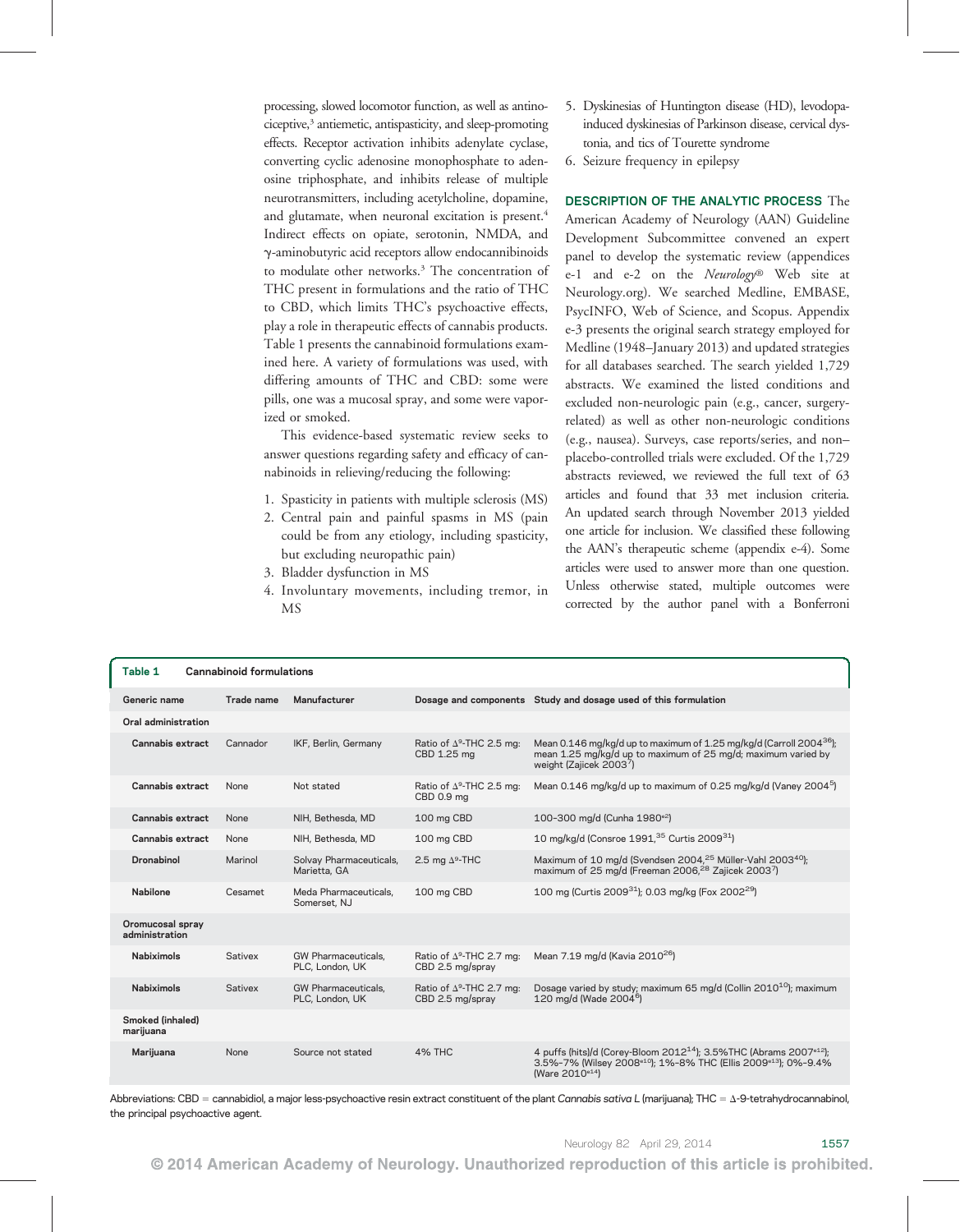correction. Study data are presented in tables e-1 through e-5.

ANALYSIS OF EVIDENCE Question. Do cannabinoids relieve spasticity in patients with MS?

Analysis. We found 4 Class  $I<sub>5</sub><sup>5–8</sup>$  4 Class II,  $<sup>9–12</sup>$  and 9 Class</sup> III13–<sup>21</sup> studies addressing the issue of spasticity. Because of the possible confusion of varying evidence for the different agents, we present our analysis by type of cannabinoid studied.

Nabiximols. A Class I multicenter study of 160 patients compared self-titrated nabiximols with placebo for treating the most troublesome symptom measured by a 100 point visual analog scale (VAS).<sup>6</sup> No significant change from baseline was seen at 6 weeks (difference  $-5.93$ ; 95% confidence interval [CI]  $-13.52$  to 1.65;  $p =$ 0.124). Among patients reporting spasticity as the worst symptom ( $n = 37$ ), there was a significant reduction in VAS rating (mean reduction 31.2 in treated vs 8.4 in placebo [ $p < 0.001$ , post–Bonferroni correction, 95%  $CI - 10$  to  $-35$ ]).

There were 3 Class II prospective studies. A multicenter investigation studied 189 subjects with definite MS and spasticity; 124 received nabiximols and 65 received placebo.9 The primary endpoint was a change in a patient-recorded numeric rating score (NRS) (0–11 points).<sup>9</sup> The intention-to-treat (ITT) population (n = 184) analysis showed a 0.52-point treatment difference favoring nabiximols ( $p = 0.048$ ; 95% CI -1.029 to 0.004 points).

One Class II multicenter study randomized 337 subjects to receive nabiximols or placebo.<sup>10</sup> The primary outcome was the change from baseline in mean NRS (0–10) assessed at treatment weeks 2, 6, 10, and 14. Clinically meaningful improvement was defined as  $\geq 30\%$ improvement on the NRS. In the ITT analysis, the treatment difference of 0.23 was nonsignificant ( $p = 0.219$ ). Secondary endpoints were not significantly improved.

Another Class II study randomized 36 patients receiving nabiximols for at least 12 weeks for spasticity relief.12 The hazard ratio for treatment failure was 0.335 (95% CI 0.162–0.691) favoring treatment.

A Class III trial did not demonstrate efficacy.<sup>13</sup> Another Class III trial did not perform statistics on the data. After Bonferroni correction, there were no significant differences on post hoc statistics.<sup>21</sup>

Oral cannabis extract and THC. We found 3 Class I studies.<sup>5,7,8</sup> In one study,<sup>5</sup> patients received either escalating doses of an oral cannabis extract (OCE) containing THC and CBD for 14 days followed by placebo, or placebo for 7 days and then treatment for 14 days. No significant difference was seen for the primary outcome measure, the Ashworth Spasticity Scale, in the 50 patients designated for ITT. Among 37 patients who received at least 90% of their prescribed dose, active treatment was associated with greater improvement in the secondary outcome of spasm frequency ( $p = 0.013$ ), without improvement on the Ashworth scale. Because of the small number of patients included, this study lacked statistical precision to detect differences.

In a second Class I study, 277 patients with "stable MS" and "muscle stiffness for at least 3 months" received either cannabis extracts containing THC and CBD (titrated to maximum daily dose of 25 mg THC) or placebo.8 A 2-week titration was followed by 10 weeks of maintenance, with assessments at 2, 4, 8, and 12 weeks. The primary endpoint was an 11-point category rating scale (CRS) ( $0 =$  very much better,  $5 =$  no difference, and  $10 =$  very much worse). The CRS is similar to the NRS used in other studies. Relief of muscle stiffness was equated with categories 0–3, with an odds ratio (OR) of 2.26 for improvement at 12 weeks (95% CI 1.24–4.13;  $p = 0.004$ ).

In a third Class I study, 630 patients with MSrelated spasticity received THC or a combination of THC and CBD, or placebo for each, titrated over 5 weeks and maintained for 8 weeks.7 There was no significant treatment effect on the primary endpoint of Ashworth scale for THC (mean change 1.86 vs placebo 0.92, 95% CI 7 to 95;  $p = 0.94$ ) or THC + CBD (mean change 1.24 vs 0.92, 95% CI 6 to 60;  $p = 0.32$ ). However, a beneficial effect was seen for both active treatments on secondary outcomes of patient-reported spasticity and pain ( $p = 0.003$ ). A 12-month continuation study, rated Class II because of loss at follow-up,<sup>11</sup> found a mean improvement in Ashworth score from study beginning to study end of 1.82 (from baseline mean 22) in patients treated with THC (computed 95% CI 0.54 to 3.1), 0.10 in the patients treated with THC/ CBD extract (computed 95% CI  $-0.98$  to 1.18), and  $-0.2$  in the placebo group ( $p = 0.01$  adjusted for ambulatory status and center, adjustment for center because of center size).

Five Class III studies of oral cannabinoids showed inconsistent results.16–<sup>20</sup>

Smoked marijuana. One Class III trial demonstrated a mean decrease in modified Ashworth score in 30 subjects who completed the trial (2.95 in treated subjects, 0.21 in placebo; 95% CI 2.20–3.14;  $p < 0.001$ .<sup>14</sup> A Class III double-blind trial of 20 subjects, each of whom smoked a single marijuana cigarette, found worsened posture and balance after 10 minutes ( $p = 0.018$  post–Bonferroni correction).15

# Conclusions. For patients with spasticity:

OCE is established as effective for reducing patient-reported scores  $(2 \text{ Class I studies}^{7,8})$ . OCE is probably ineffective for reducing objective measures at 12-15 weeks (1 Class I study<sup>7</sup>) but possibly effective at 1 year (1 Class II study<sup>11</sup>).

THC is probably effective for reducing patientreported scores (1 Class I study<sup>7</sup>). THC is probably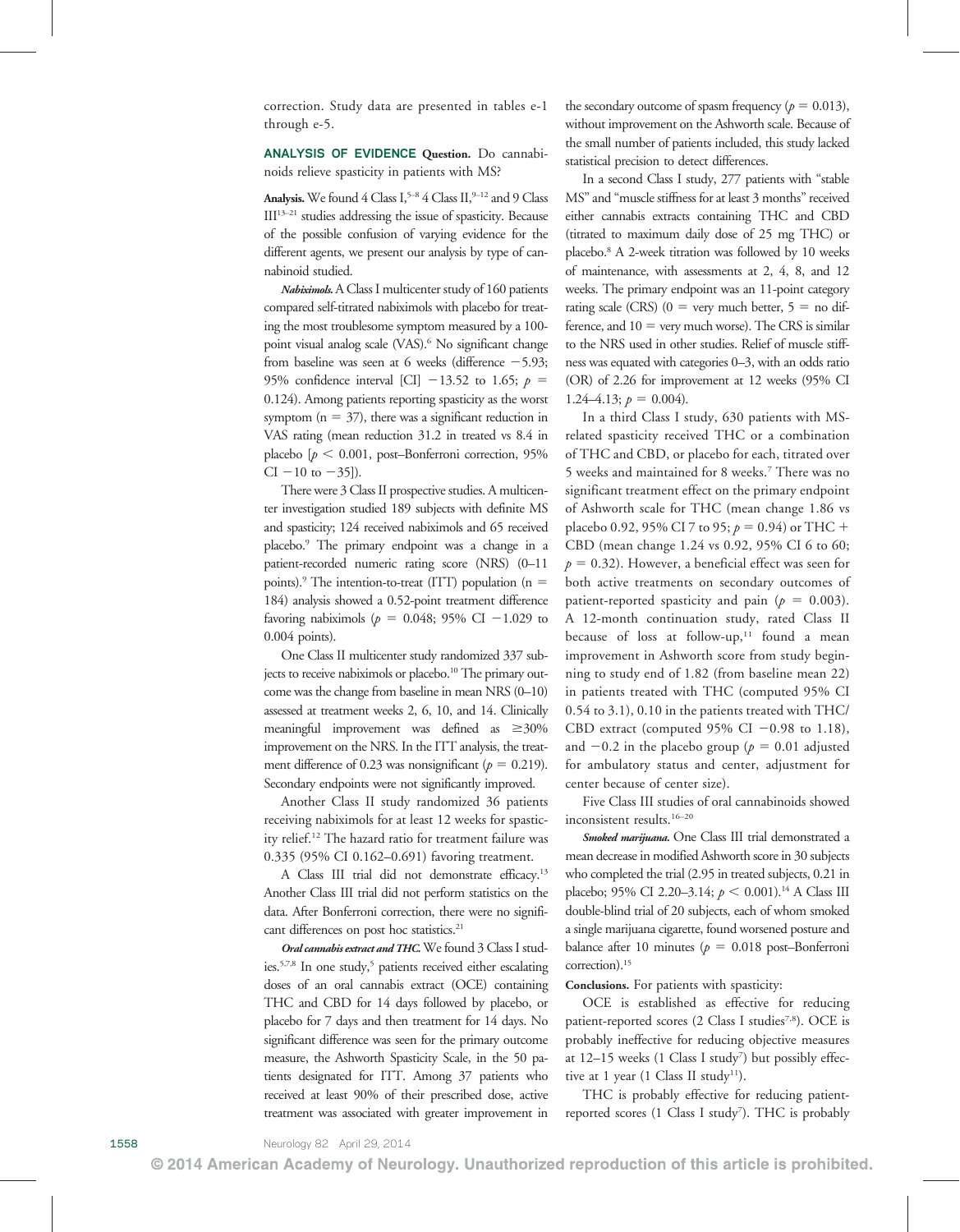ineffective for reducing objective measures at 15 weeks (1 Class I study7 ) but possibly effective at 1 year  $(1 \text{ Class II study}^{11}).$ 

Nabiximols is probably effective for reducing patient-reported symptoms at 6 weeks (1 Class I study<sup>6</sup>) and probably ineffective for reducing objective measures at 6 weeks (1 Class I study<sup>6</sup>).

Smoked marijuana is of uncertain efficacy (insufficient evidence).

Clinical context. Standard medical therapy was continued in these studies, so no comment can be made as to comparative effectiveness.

Multiple methods of measuring spasticity exist. A recent study used correlations with changes on a standard Patient Global Impression of Change scale<sup>22</sup> to determine that a  $\sim$ 30% change in spasticity, as measured by the patient-reported NRS, best represented a clinically important difference.<sup>23</sup> More improvements were seen in subjective measures than objective measures, possibly explained in part by the overall improvements in "feelings" or well-being provided by marijuana, or by pain relief allowing improved mobility.

Question. What is the efficacy of using cannabinoids to treat central pain or painful spasms in MS?

Analysis. There were 5 Class I,<sup>5-8,24</sup> 2 Class II,<sup>10,11</sup> and 6 Class III13,15,18–20,25 studies of cannabinoids for treating central pain or spasms.

Nabiximols. A Class I study involved 66 patients with neuropathic and central pain. Patients with only spasticity or painless spasms were excluded.<sup>24</sup> Patients were randomized to nabiximols or placebo, and they rated their pain on an 11-point NRS. During the study's fourth week, nabiximols was superior to placebo in reducing pain intensity (treated: 41% decrease, placebo: 22% decrease) and in decreasing both the mean pain intensity of  $-2.7$  (95% CI 3.4–2.0, placebo  $-1.4$ , 95% CI 2.0– 0.8;  $p = 0.005$ ) and pain-related sleep disturbances.

In a Class II study of 337 patients, 167 receiving nabiximols and 170 placebo, no significant difference was seen in the secondary outcomes of change in spasm frequency (treated:  $-0.86$ , placebo:  $-0.85$ ;  $p = 0.955$ ) and pain NRS (treated:  $-1.22$ , placebo:  $-1.14$ ;  $p = 0.763$ .<sup>10</sup> A Class III study did not show a significant effect of nabiximols on mean pain VAS score over 6 weeks.13

OCE and THC. In a previously described Class I study,<sup>7</sup> pain reduction after 14 weeks of treatment was described by 50% of those receiving THC, 46% of those receiving THC/CBD, and 30% of those receiving placebo. These differences were significant after Bonferroni correction  $(p = 0.022$  for THC,  $p = 0.033$  for THC/CBD). The Class II continuation study included 356 patients reporting pain and 438 reporting muscle spasms.<sup>11</sup> Pain improvement was reported in 28% receiving THC, 31% receiving THC/CBD, and 23% receiving placebo

 $(p = 0.002)$ . Muscle spasm reduction was reported in 29% of those receiving THC, 36% receiving THC/CBD, and 23% receiving placebo ( $p = 0.002$ ).

Another Class I study,<sup>8</sup> described previously, which included pain and spasms as a secondary outcome, found that the proportion of patients with self-reported relief (0–3 on CRS) was greater in the cannabis group than in the placebo group at all visits ( $p < 0.025$ ).

In a Class I study described previously,<sup>6</sup> at 6 weeks no significant difference in ratings was seen for pain or spasms between the 2 groups (pain:  $n = 36, +8.73$ , 95% CI  $-10.39$  to 27.84; spasms: n = 38, difference  $-5.3$ , 95% CI  $-19.81$  to 9.22). Because of the large placebo response to pain, this part of the study could not be interpreted.

In a Class I randomized, placebo-controlled, crossover study, 50 patients with MS were treated for 14 days with THC/CBD capsules, which decreased spasm frequency from 1.0 to 0.7/day (treated) relative to 0.9–0.8/day (placebo) (95% CI of the difference between periods of placebo and cannabis: 0.99–3.19;  $p = 0.058$ .<sup>5</sup> The study had limited power to detect differences.

Four Class III studies found varying results after Bonferroni correction.18–20,25

Smoked marijuana. There were 2 Class III studies. $14,15$ In a crossover study of smoked marijuana, 30 patients with MS and spasticity showed smoking marijuana significantly reduced pain: decrease to 8.27 from 16.61 in patients receiving treatment vs 11.52 from 14.51 in patients receiving placebo (95% CI 2.48–10.01;  $p = 0.008$ .<sup>14</sup>

A study of dynamic posturography among 10 adult patients with spasticity and 10 matched normal volunteers found smoking marijuana impairs posture and balance in patients with spasticity.<sup>15</sup>

Conclusion. For patients with MS with central pain or painful spasms, OCE is effective for reduction of central pain (2 Class I studies<sup>7,8</sup>). THC or nabiximols (1 Class I study each<sup>7,24</sup>) are probably effective for treating MSrelated pain or painful spasms. Smoked marijuana is of unclear efficacy for reducing pain (2 Class III studies that examined different issues<sup>14,15</sup>).

Question. Do cannabinoids help treat bladder dysfunction in MS?

Analysis. Nabiximols. A Class I study of 135 patients with MS and detrusor overactivity showed no difference in mean daily episodes of incontinence  $(-1.08 \text{ using na-}$ biximols spray relative to  $-0.98$  placebo;  $p = 0.056$ .<sup>26</sup> After Bonferroni correction, the significant secondary outcomes were the Overall Bladder Condition rating scale score<sup>20</sup> ( $p = 0.008$ ), the patients' Global Impression of Change score<sup>27</sup> ( $p = 0.04$ ), and number of voids per 24 hours ( $p = 0.008$ ). Another Class I study, which

Neurology 82 April 29, 2014 1559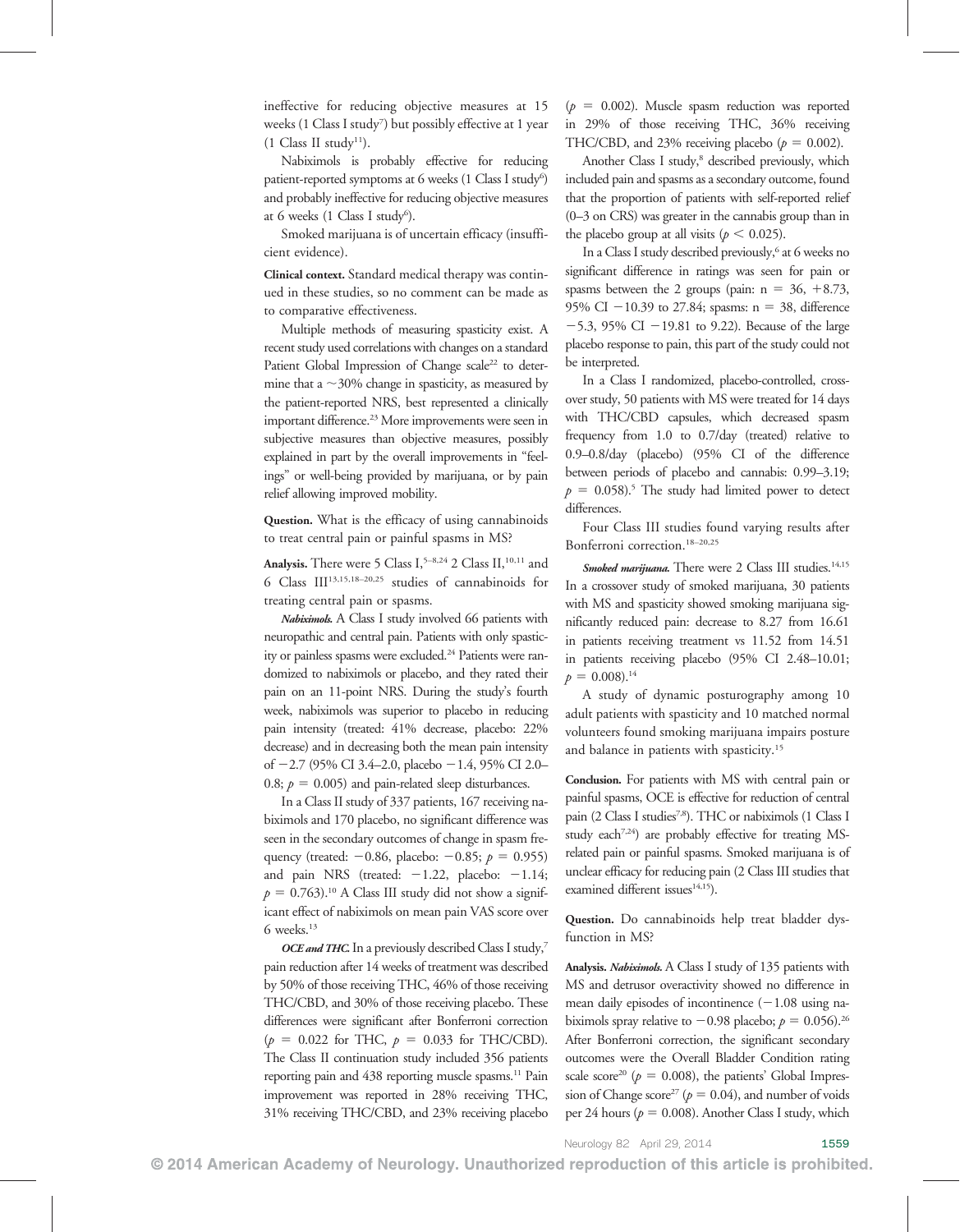looked at bladder complaints as a secondary outcome, did not show improvement.<sup>6</sup>

Oral cannabinoids and THC. One Class I study examined bladder complaints as a secondary outcome, and no improvement was noted with either THC or OCE.7 Another Class I study, which examined bladder complaints over time, also noted no improvement of self-reported bladder complaints.5

A Class II substudy (255 of the original 630 patients) of the Cannabinoids in MS study measured incontinence episodes.28 Fewer than half the patients were analyzed, and thus the results cannot inform reliable conclusions.

Conclusion. Nabiximols is probably effective for reducing the number of bladder voids per day at 10 weeks (1 Class I study<sup>26</sup>). THC and OCE are probably ineffective for reducing bladder complaints (1 Class I study<sup>7</sup>). Nabiximols is of unknown efficacy in reducing overall bladder symptoms (contradictory Class I studies).

Question. Do cannabinoids help treat tremor in MS?

Analysis. Tremor was included as a secondary outcome in 3 Class I studies,  $5-7$  1 Class II study,  $10$  and 2 Class III studies.<sup>29,30</sup>

Nabiximols. In a Class I study, the oral spray nabiximols produced no change in VAS report of tremor in 13 patients  $(-21.42 \text{ treated vs } -25.17)$ placebo,  $p = 0.810$ .<sup>6</sup> Because of the small number of patients included, the study was underpowered to detect differences.

In a Class II study of 337 patients, an unspecified number of whom rated tremor on NRS, no response was reported with nabiximols as compared with placebo (-0.56 vs -0.31,  $p = 0.255$ ).<sup>10</sup>

Oral cannabinoids and THC. In a Class I study of 630 patients, tremor was listed as a symptom in diaries kept by 391 patients receiving capsules of THC, THC/CBD, or placebo.<sup>7</sup> Neither self-report ( $p = 0.398$ ) nor physician assessment ( $p = 0.052$ ) noted a response.

In the subset of 26 patients reporting tremor in a third Class I study of 50 patients, no response to CBD was observed by patient report ( $p = 0.9$ ) or physician report ( $p = 0.82$ ).<sup>5</sup> This study had limited power to detect differences.

Two Class III studies examined tremor; no improvement was seen with oral nabilone<sup>29</sup> or THC/CBD.<sup>30</sup>

Conclusions. THC and OCE are probably ineffective for treating MS-related tremor (1 Class I study<sup>7</sup>). Nabiximols is possibly ineffective  $(1 \text{ Class II study}^{10})$ .

Question. Do cannabinoids reduce symptoms in involuntary movement disorders?

Analysis. Huntington disease. A Class I crossover study evaluated nabilone for symptomatic HD treatment  $(n = 37,$  two 5-week treatment periods separated by a 5-week washout period).<sup>31</sup> There was no significant difference on the primary outcome of Unified Huntington's Disease Rating Scale (UHDRS)<sup>32</sup> total motor score (treatment difference 0.86, 95% CI  $-1.8$  to 3.52;  $p = 0.5$ ), with a 1-point change in UHDRS likely to be clinically significant.<sup>33</sup> This study was underpowered to detect anything but a large difference.

A 2012 AAN guideline specifically examined the efficacy of marijuana for treating chorea in HD.<sup>34</sup>

In another Class III crossover study (15 patients), the efficacy of CBD capsules (10 mg/kg/d in 2 divided doses) was evaluated for symptomatic HD treatment.<sup>35</sup> This study was underpowered to detect differences.

Conclusion. Whereas these 2 studies<sup>31,35</sup> suggest lack of benefit, both were underpowered to detect differences, and thus no reliable conclusions can be drawn.

Levodopa-induced dyskinesias in Parkinson disease. A Class I double-blind crossover study examined the effectiveness of CBD extract in 1.25- or 2.5-mg capsules with an average daily dose of 0.146 mg/kg/d in the treatment of levodopa-induced dyskinesias in 19 patients.<sup>36</sup> The primary outcome was score on Part IV (dyskinesia section, items 32–34) of the Unified Parkinson's Disease Rating Scale (UPDRS).<sup>37</sup> The overall treatment effect was  $+0.52$  on items 32–34 of the UPDRS, which indicated a worsening but was nonsignificant ( $p = 0.09$ ). No secondary outcomes were affected by treatment. A Class III study examined dopamine-induced dyskinesias and showed improvement in 7 patients.<sup>38</sup>

Conclusion. OCE is probably ineffective for treating levodopa-induced dyskinesias in patients with Parkinson disease  $(1 \text{ Class } I \text{ study}^{36}).$ 

Tourette syndrome. A Class II study examined 9 measures in 12 patients in a placebo-controlled, crossover study, using a single-dose THC capsule (5.0, 7.5, or 10.0 mg).<sup>39</sup> Because of the small number of patients and the large number of items tested, this trial lacks statistical power to enable reliable conclusions to be drawn.

In a Class III placebo-controlled study of tics in 24 patients, patients received up to 10 mg/d of THC orally over 6 weeks.<sup>40</sup> After Bonferroni correction, there were no significant differences.

Conclusion. For patients with Tourette syndrome, data are insufficient to support or refute efficacy of THC for reducing tic severity (1 Class II study, 1 Class III study).39,40

Cervical dystonia. One Class III study examined the effect of dronabinol on cervical dystonia.<sup>e1</sup> No differences were detected in any outcome measure, but the study was underpowered to detect differences.

Conclusion. For patients with cervical dystonia, data are insufficient to support or refute the efficacy of dronabinol.

Question. Do cannabinoids decrease seizure frequency in epilepsy?

Analysis. There were no Class I–III studies. There were 2 Class IV studies that did not demonstrate a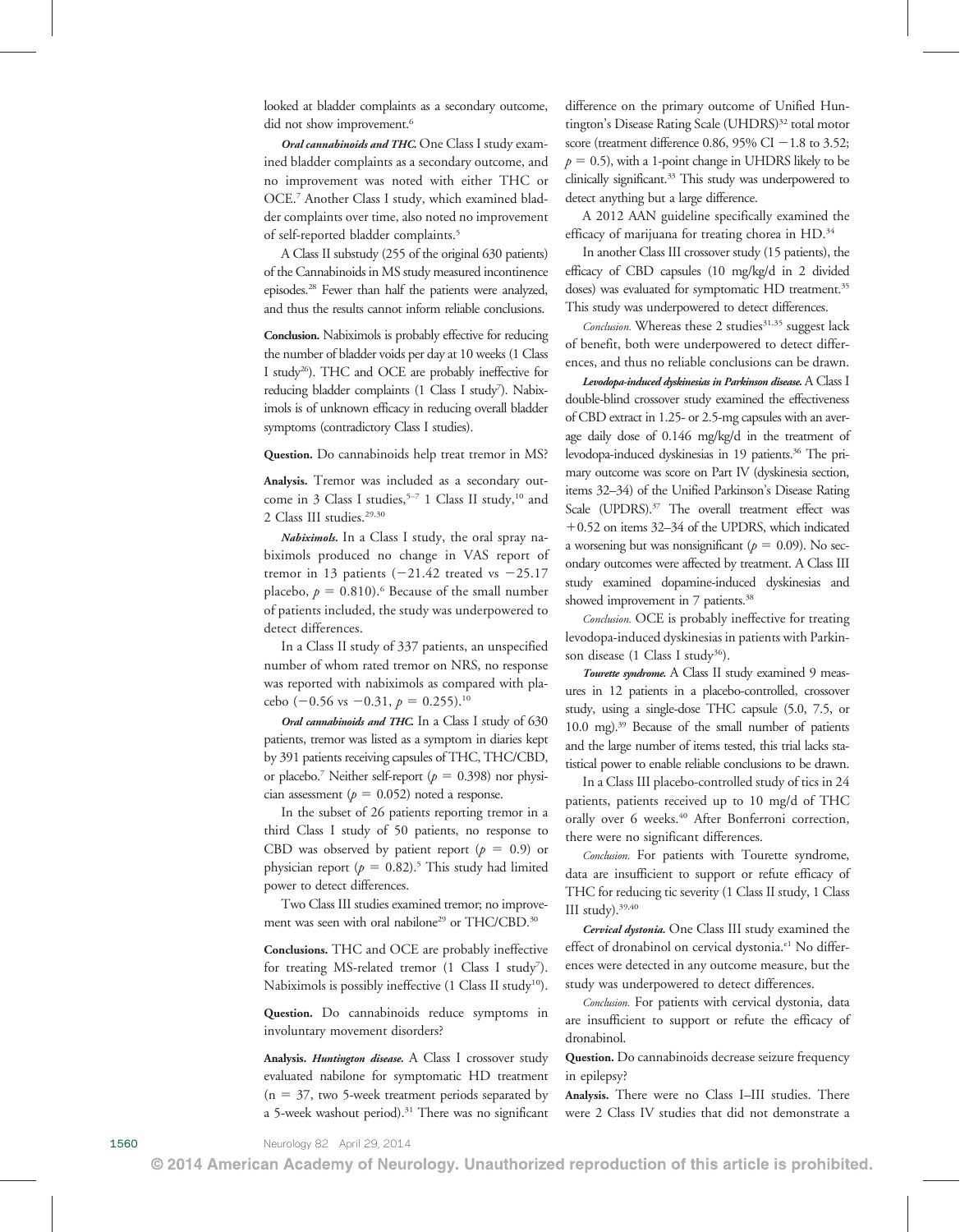significant benefit and did not show adverse effects (AEs) over  $3-18$  weeks of treatment.<sup>e2,e3</sup>

Conclusion. For patients with epilepsy, data are insufficient to support or refute the efficacy of cannabinoids for reducing seizure frequency (no Class I–III studies).

Clinical context. Neither the present review, nor a Cochrane review, which includes abstracts, non–peerreviewed literature, and anecdotal reports of smoked cannabis use by patients with seizure disorders,<sup>e4</sup> concluded there is sufficient evidence to prescribe CBDs or recommend self-treatment with smoked marijuana.

ADVERSE EFFECTS In looking at marijuanarelated AEs, we excluded studies that reanalyzed earlier studies, used a single dose of medication, or had Class IV evidence or unclear information about AEs.15,17,28,38,e2,e3 See table e-6 for details.

Overall, 1,619 patients were treated with cannabinoids for less than 6 months. Meta-analysis of simple proportions yielded 6.9% (95% CI 5.7%–8.2%) who stopped the medication because of AEs. Of the 1,118 who received placebo, 2.2% (95% CI 1.6%–3.5%) stopped because of AEs. Data on the symptoms that caused medication withdrawal were often incomplete. Among patients treated with cannabinoids, the following symptoms appeared in at least 2 studies: nausea, increased weakness, behavioral or mood changes (or both), suicidal ideation or hallucinations (or both), dizziness or vasovagal symptoms (or both), fatigue, feelings of intoxication. Psychosis, dysphoria, and anxiety are associated with higher concentrations of THC, which are not typical of the studies we analyzed. There was one death "possibly related" to treatment (a seizure, followed by fatal aspiration pneumonia).<sup>18</sup>

A single Class II study looked at the effects of cannabinoids at 1 year. Thirty-one of 207 patients treated with cannabis extract (15%) stopped medication, as did 28 of 197 treated with THC (14%) and 10 of 207 given placebo (5%).11 However, AEs were not necessarily the reason medication was stopped. For example, cannabinoids inhibit many enzymes of the cytochrome P-450 system, which will cause interactions with other medications being taken, especially opiates for pain. No direct fatalities (overdoses) have been attributed to marijuana, even in recreational users of increasingly potent marijuana, possibly because of the lack of endocannabinoid receptors in the brainstem. Clearly, deleterious effects on judgment can indirectly endanger patients who perform dangerous tasks such as driving. In addition, smoking and possibly even use of vaporized preparations expose users to carbon monoxide and other respiratory toxins.

Clinical context. AEs are a significant concern with marijuana use. Outside the setting of treatment trials, cognitive impairment is more likely to be of concern. One study of patients with MS who smoked cannabis at least once a month showed an increase in cognitive impairment.<sup>e5</sup> Another article showed that patients with MS who used cannabis were twice as likely to be classified as globally cognitively impaired as those who did not use cannabis.<sup>e6</sup> Some patients who have neurologic conditions may have preexisting cognitive dysfunction, which may increase their susceptibility to cannabinoids' toxicities.<sup>e5,e6</sup> Moreover, it is especially concerning that a medication that may have an AE of suicide may be prescribed in a population such as patients with MS who already are at increased suicide risk.<sup>e7</sup>

# RECOMMENDATIONS FOR FUTURE RESEARCH

Placebo effect, which has been reported to be as high as 70%,<sup>35</sup> interferes with proof of efficacy, although the ability to recognize treatment was mitigated by preparations with less THC and thus less psychoactive effects. Although masking may be lost due to the non-naive subject's recognition of his or her assigned group (treatment vs control),  $2,3,$ e $8,$ e $9$  interviews of subjects also found many who guessed incorrectly which group they were in, especially the first time cannabis was used.<sup>e10</sup>

Recruitment into studies of a drug currently classified as Schedule I in the United States may be difficult due to the stigma attached or the additional burden placed on researchers, although in British studies the prohibition from driving for the duration of the study was more likely to dissuade patients from enrolling.

The many formulations and doses we studied make comparative analysis of cannabinoid efficacy difficult. Cannabis smoked in cigarettes or pipes, the most familiar form of cannabis, was the least studied outside of user surveys, which often are generated by anonymous questionnaires, sources from which detailed information is difficult to obtain. Even in surveys of identifiable subjects, such as those derived from support groups, reliability suffers.<sup>e11</sup>

In addition, the need to use many subjective measures such as patient-driven symptom rating scales, especially of pain, is a fundamental problem in this field.<sup>7,8,e10,</sup>

e12–e14 Even "objective" measures such as walking times and the Ashworth Spasticity Scale have poor reliability,<sup>e15</sup> as they will be influenced by patient's improved pain control or general improvement in well-being. Despite this, from a patient's perspective insights gained from subjective outcomes are probably even more important than objective outcomes.

Future research with randomized controlled studies is necessary in order to determine the efficacy of this medication class. The present review downgraded some studies for inadequate outcome concealment and comparison of baseline characteristics. Some studies were underpowered to detect differences; others had too many dropouts for reliable conclusions to be drawn.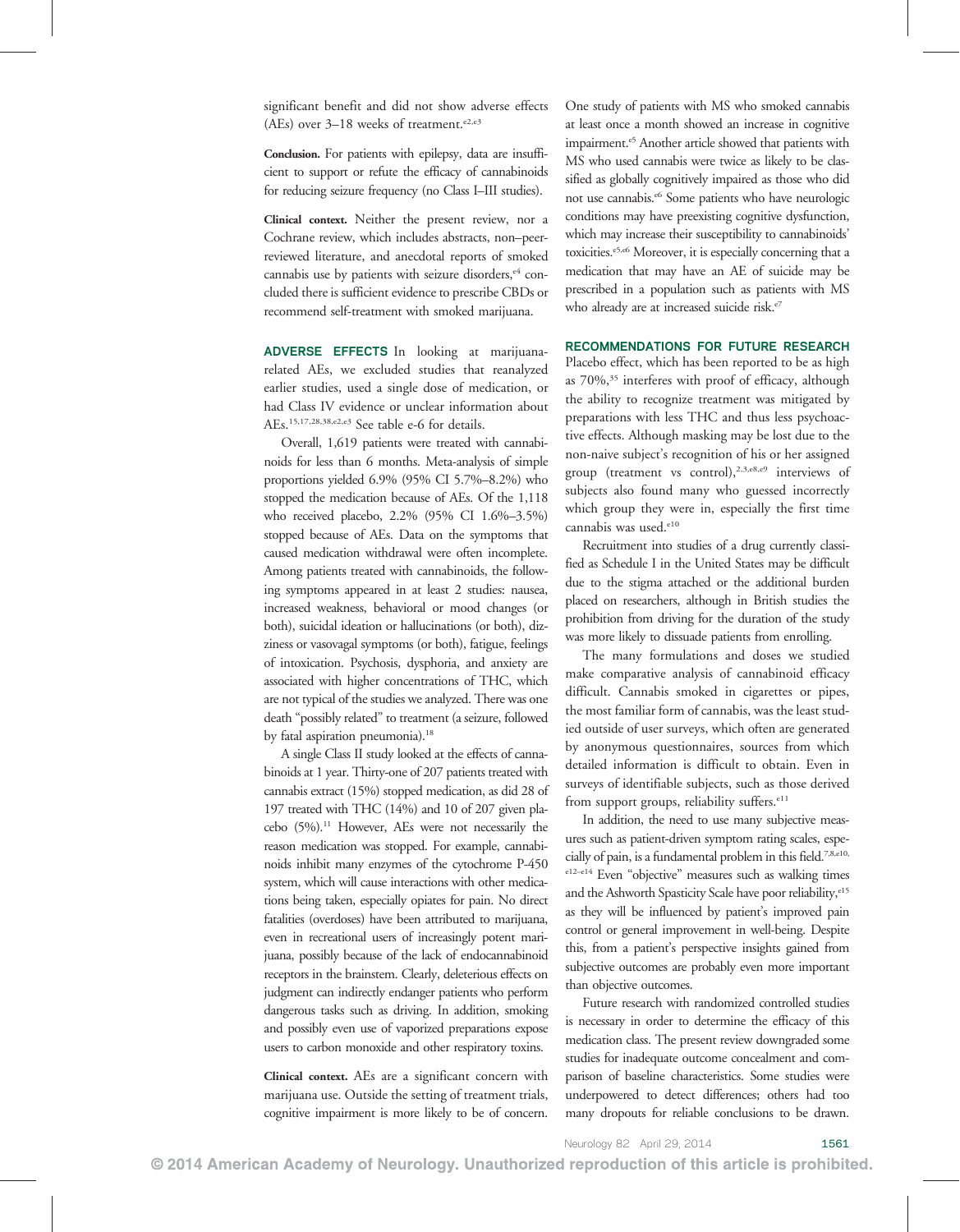Other questions concerning the anti-inflammatory and immunologic effects of cannabinols evolved from the presence of CB-2 receptors in the lymphatic system and observation of neuroprotective effects in animal models of diseases such as amyotrophic lateral sclerosis.4 Disease-modifying effects in MS were not confirmed in a recent clinical study.<sup>e16</sup>

Cannabinoids should be studied as other drugs are, to determine their efficacy, and when evidence is available, should be prescribed as other drugs are. Twenty states and the District of Columbia have legalized the medical use of marijuana, and 2 have decriminalized all use. This should encourage researchers to continue seeking answers to the benefits of marijuana use in patients who have neurologic illness.

### AUTHOR CONTRIBUTIONS

Barbara Koppel: study concept and design, acquisition of data, analysis or interpretation of data, critical revision of the manuscript for important intellectual content. John Brust: analysis or interpretation of data, critical revision of the manuscript for important intellectual content. Terry Fife: study concept and design, acquisition of data, analysis or interpretation of data, critical revision of the manuscript for important intellectual content, study supervision. Jeff Bronstein: analysis or interpretation of data, critical revision of the manuscript for important intellectual content. Sarah Youssof: analysis or interpretation of data, critical revision of the manuscript for important intellectual content. Gary Gronseth: study concept and design, acquisition of data, analysis or interpretation of data, critical revision of the manuscript for important intellectual content, study supervision. David Gloss: study concept and design, acquisition of data, analysis or interpretation of data, drafting/revising the manuscript, critical revision of the manuscript for important intellectual content, study supervision.

#### STUDY FUNDING

This systematic review was developed with financial support from the American Academy of Neurology. None of the authors received reimbursement, honoraria, or stipends for their participation in the development of this systematic review.

#### **DISCLOSURE**

B. Koppel, J. Brust, T. Fife, J. Bronstein, S. Youssof, and G. Gronseth report no disclosures relevant to the manuscript. D. Gloss serves as an evidence-based medicine consultant to the American Academy of Neurology. Go to [Neurology.org](http://neurology.org/) for full disclosures.

#### **DISCLAIMER**

This statement is provided as an educational service of the American Academy of Neurology. It is based on an assessment of current scientific and clinical information. It is not intended to include all possible proper methods of care for a particular neurologic problem or all legitimate criteria for choosing to use a specific procedure. Neither is it intended to exclude any reasonable alternative methodologies. The AAN recognizes that specific patient care decisions are the prerogative of the patient and the physician caring for the patient, based on all of the circumstances involved. The clinical context section is made available in order to place the evidence-based systematic review(s) into perspective with current practice habits and challenges.

#### CONFLICT OF INTEREST

The American Academy of Neurology is committed to producing independent, critical, and truthful systematic reviews (SRs). Significant efforts are made to minimize the potential for conflicts of interest to influence the conclusions of this SR. To the extent possible, the AAN keeps separate those who have a financial stake in the success or failure of the products appraised in the SRs and the developers of the SRs. Conflict of interest forms were obtained from all authors and reviewed by an oversight committee prior to project initiation. AAN limits the participation of authors with substantial conflicts of interest. The AAN forbids commercial participation in, or funding of, SR projects. Drafts of the SR have been reviewed by at least 3 AAN committees, a network of neurologists, Neurology peer reviewers, and representatives from related fields. The AAN Guideline Author Conflict of Interest Policy can be viewed at [www.aan.com](http://www.ncbi.nlm.nih.gov/pubmed/15184614). For complete information on this process, access the 2004 AAN process manual.<sup>e17</sup>

Received September 26, 2013. Accepted in final form February 19, 2014.

#### REFERENCES

- 1. Joy JE, Watson SJ, Bensen JA Jr, eds. Institute of Medicine. Marijuana and Medicine: Assessing the Science Base. Washington, DC: National Academies Press; 1999. Available at: [http://www.nap.edu](http://www.nap.edu/). Accessed March 2013.
- 2. Zajicek JP, Apostu VI. Role of cannabinoids in multiple sclerosis. CNS Drugs 2011;25:187–201.
- 3. Raichlen DA, Foster AD, Gerdman GL, et al. Wired to run: exercise-induced endocannabinoid signaling in humans and cursorial mammals with implications for the "runner's high." J Exp Biol 2012;215:1331–1336.
- 4. Grant I, Atkinson JH, Gouaux B, Wilsey B. Medical marijuana: clearing away the smoke. Open Neurol J 2012;6: 18–25.
- 5. Vaney C, Heinzel-Gutenbrunner M, Jobin P, et al. Efficacy, safety and tolerability of an orally administered cannabis extract in the treatment of spasticity in patients with multiple sclerosis: a randomized, double-blind, placebo-controlled, crossover study. Mult Scler 2004;10:417–424.
- 6. Wade DT, Makela P, Robson P, House H, Bateman C. Do cannabis-based medicinal extracts have general or specific effects on symptoms in multiple sclerosis? A double-blind, randomized, placebo-controlled study on 160 patients. Mult Scler 2004;10:434–441.
- 7. Zajicek JP, Fox P, Sanders H, et al; UK MS Research Group. Cannabinoids for treatment of spasticity and other symptoms related to multiple sclerosis (CAMS study): multicentre randomised placebo-controlled trial. Lancet 2003;362:1517–1526.
- 8. Zajicek JP, Hobart JC, Slade A, Barnes D, Mattison PG; MUSEC Research Group. Multiple sclerosis and extract of cannabis: results of the MUSEC trial. J Neurol Neurosurg Psychiatry 2012;83:1125–1132.
- 9. Collin C, Davies P, Mutiboko IK, Ratcliffe S; Sativex Spasticity in MS Study Group. Randomized controlled trial of cannabis-based medicine in spasticity caused by multiple sclerosis. Eur J Neurol 2007;14:290–296.
- 10. Collin C, Ehler E, Waberzinek G, et al. A double-blind, randomized, placebo-controlled, parallel-group study of Sativex, in subjects with symptoms of spasticity due to multiple sclerosis. Neurol Res 2010;32:451–459.
- 11. Zajicek JP, Sanders HP, Wright DE, et al. Cannabinoids in multiple sclerosis (CAMS) study: safety and efficacy data for 12 months follow up. J Neurol Neurosurg Psychiatry 2005; 76:1664–1669.
- 12. Notcutt W, Langford R, Davies P, Ratcliffe S, Potts R. A placebo-controlled, parallel-group, randomized withdrawal study of subjects with symptoms of spasticity due to multiple sclerosis who are receiving long-term Sativex® (nabiximols). Mult Scler 2012;18:219–228.
- 13. Centonze D, Mori F, Kock G, et al. Lack of effect of cannabis-based treatment on clinical and laboratory measures in multiple sclerosis. Neurol Sci 2009;30:531–534.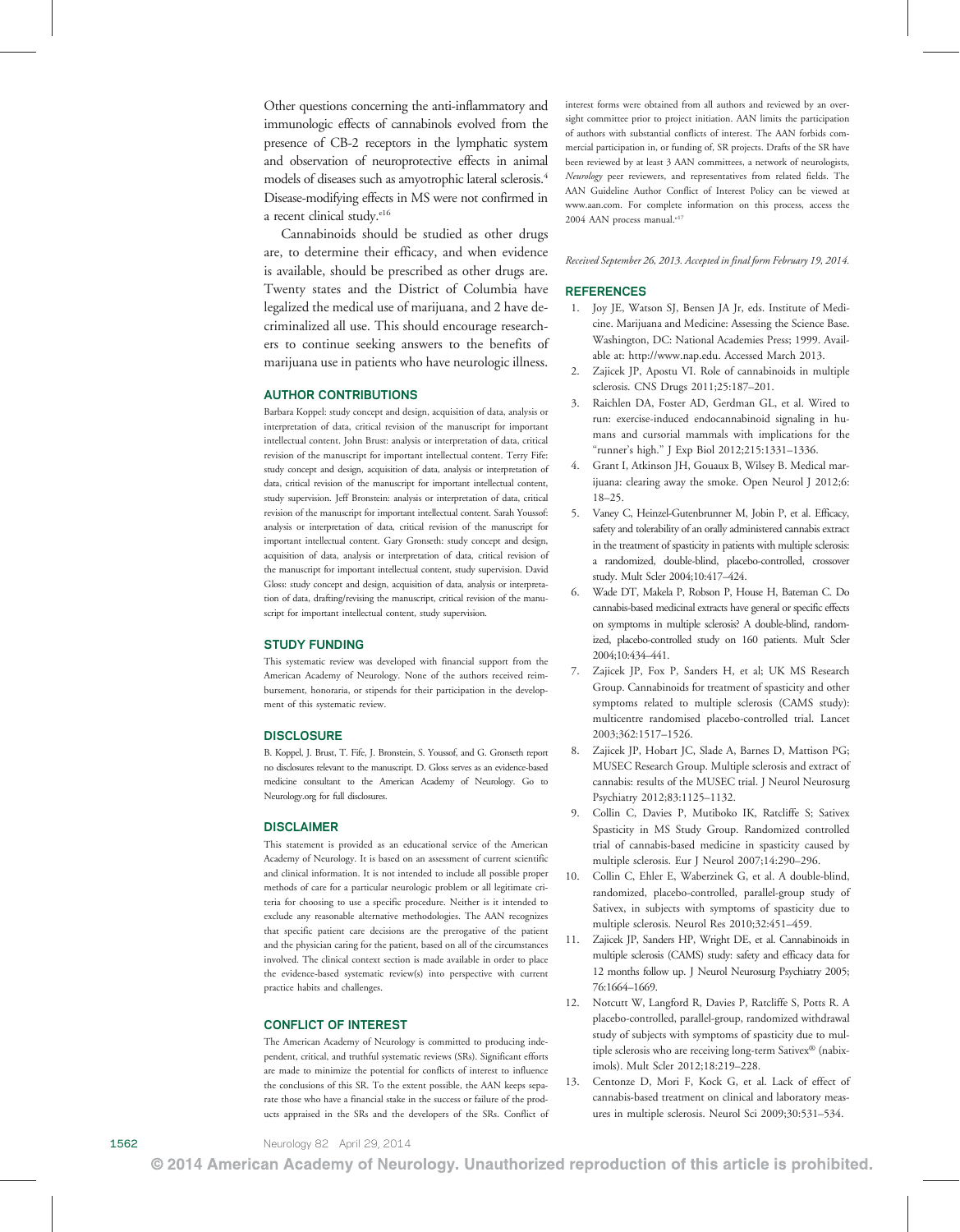- 14. Corey-Bloom J, Wolfson T, Gamst A, et al. Smoked cannabis for spasticity in multiple sclerosis: a randomized, placebo-controlled trial. CMAJ 2012;184:1143–1150.
- 15. Greenberg HS, Werness SA, Pugh JE, Andrus RO, Anderson DJ, Domino EF. Short-term effects of smoking marijuana on balance in patients with multiple sclerosis and normal volunteers. Clin Pharmacol Ther 1994;55:324–328.
- 16. Killestein J, Hoogervorst EL, Reif M, et al. Safety, tolerability and efficacy of orally administered cannabinoids in MS. Neurology 2002;58:1404–1407.
- 17. Ungerleider JT, Andyrsiak T, Fairbanks L, Ellison GW, Myers LW.  $\Delta$ -9-THC in the treatment of spasticity associated with multiple sclerosis. Adv Alcohol Subst Abuse 1987;7:39–50.
- 18. Wade DT, Makela P, House H, Bateman C, Robson P. Long-term use of a cannabis-based medicine in the treatment of spasticity and other symptoms in multiple sclerosis. Mult Scler 2006;12:639–645.
- 19. Novotna A, Mares J, Ratcliffe S, et al; Sativex Spasticity Study Group. A randomized, double-blind, placebo-controlled, parallel-group, enriched-design study of nabiximols (Sativex), as add-on therapy, in subjects with refractory spasticity caused by multiple sclerosis. Eur J Neurol 2011;18: 1122–1131.
- 20. Wade DT, Robson P, House H, Makela P, Aram J. A preliminary controlled study to determine whether whole-plant cannabis extracts can improve intractable neurogenic symptoms. Clin Rehabil 2003;17:21–29.
- 21. Serpell MG, Notcutt W, Collin C. Sativex long-term use: an open-label trial in patients with spasticity due to multiple sclerosis. J Neurol 2013;260:285–295.
- 22. Dworkin RH, Turk DC, Farrarr JT, et al; IMMPACT. Core outcome measures for chronic pain clinical trials: IMMPACT recommendations. Pain 2005;113:9–19.
- 23. Farrar JT, Troxel AB, Stott C, Duncombe P, Jensen MP. Validity, reliability, and clinical importance of change in a 0-10 numeric rating scale measure of spasticity: a post hoc analysis of a randomized, double-blind, placebo-controlled trial. Clin Ther 2008;30:974–985.
- 24. Rog DJ, Nurmikko TJ, Friede T, Young CA. Randomized, controlled trial of cannabis-based medicine in central pain in multiple sclerosis. Neurology 2005;65:812–819.
- 25. Svendsen KB, Jensen TS, Bach FW. Does the cannabinoid dronabinol reduce central pain in multiple sclerosis? Randomized double blind placebo controlled crossover trial. BMJ 2004;329:253.
- 26. Kavia RB, De Ridder D, Constantinescu CS, Stott CG, Fowler CJ. Randomized controlled trial of Sativex to treat detrusor overactivity in multiple sclerosis. Mult Scler 2010;16:1349–1359.
- 27. Hurst H, Bolton J. Assessing the clinical significance of change scores recorded on subjective outcome measures. J Manipulative Physiol Ther 2004;27:26–35.
- 28. Freeman RM, Adekanmi O, Waterfield MR, Wright D, Zajicek J. The effect of cannabis on urge incontinence in patients with multiple sclerosis: a multicenter, randomised placebo-controlled trial (CAMS-LUTS). Int Urogynecol J Pelvic Floor Dysfunct 2006;17:636–641.
- 29. Fox SH, Kellett M, Moore AP, Crossman AR, Brotchie JM. Randomised, double-blind, placebo-controlled trial to assess the potential of cannabinoid receptor stimulation in the treatment of dystonia. Mov Disord 2002;17:145–149.
- 30. Fox P, Bain PG, Glickman S, Carroll C, Zajicek J. The effect of cannabis on tremor in patients with multiple sclerosis. Neurology 2004;62:1105–1109.
- 31. Curtis A, Mitchell I, Patel S, Ives N, Rickards H. A pilot study using nabilone for symptomatic treatment of Huntington's disease. Mov Disord 2009;24:2254–2259.
- 32. Huntington Study Group. Unified Huntington's Disease Rating Scale: reliability and consistency. Mov Disord 1996;2:136–142.
- 33. Beglinger LJ, O'Rourke JJ, Wang C, Langbehn DR, Duff K, Paulsen JS; Huntington Study Group Investigators. Earliest functional declines in Huntington disease. Psychiatry Res 2010;178:414–418.
- 34. Armstrong MJ, Miyasaki JM. Evidence-based guideline: pharmacologic treatment of chorea in Huntington disease: report of the Guideline Development Subcommittee of the American Academy of Neurology. Neurology 2012;79:597–603.
- 35. Consroe P, Laguna J, Allender J, et al. Controlled clinical trial of cannabidiol in Huntington's Disease. Pharmacol Biochem Behav 1991;40:701–708.
- 36. Carroll CB, Bain PG, Teare L, et al. Cannabis for dyskinesia in Parkinson disease: a randomized double-blind crossover study. Neurology 2004;63:1245–1250.
- 37. Gancher ST. The Unified Parkinson's Disease Rating Scale. Portland, OR: Demos Medical Publishing; 2002.
- 38. Sierzdan KA, Fox SH, Hill M, Dick JP, Crossman AR, Brotchie JM. Cannabinoids reduce levodopa-induced dyskinesia in Parkinson's disease: a pilot study. Neurology 2001;57:2108–2111.
- 39. Müller-Vahl KR, Schneider U, Koblenz A, et al. Treatment of Tourette's syndrome with  $\Delta$ -9-tetrahydrocannabinol (THC): a randomized crossover trial. Pharmacopsychiatry 2002;35:57–61.
- 40. Müller-Vahl KR, Schneider U, Prevedel H, et al.  $\Delta$ 9-tetrahydrocannabinol (THC) is effective in the treatment of tics in Tourette syndrome: a 6-week randomized trial. J Clin Psychiatry 2003;64:459–465.

This systematic review was endorsed by the American Autonomic Society on December 12, 2012; by the American Epilepsy Society on January 15, 2013; and by the International Rett Syndrome Foundation on March 12, 2014.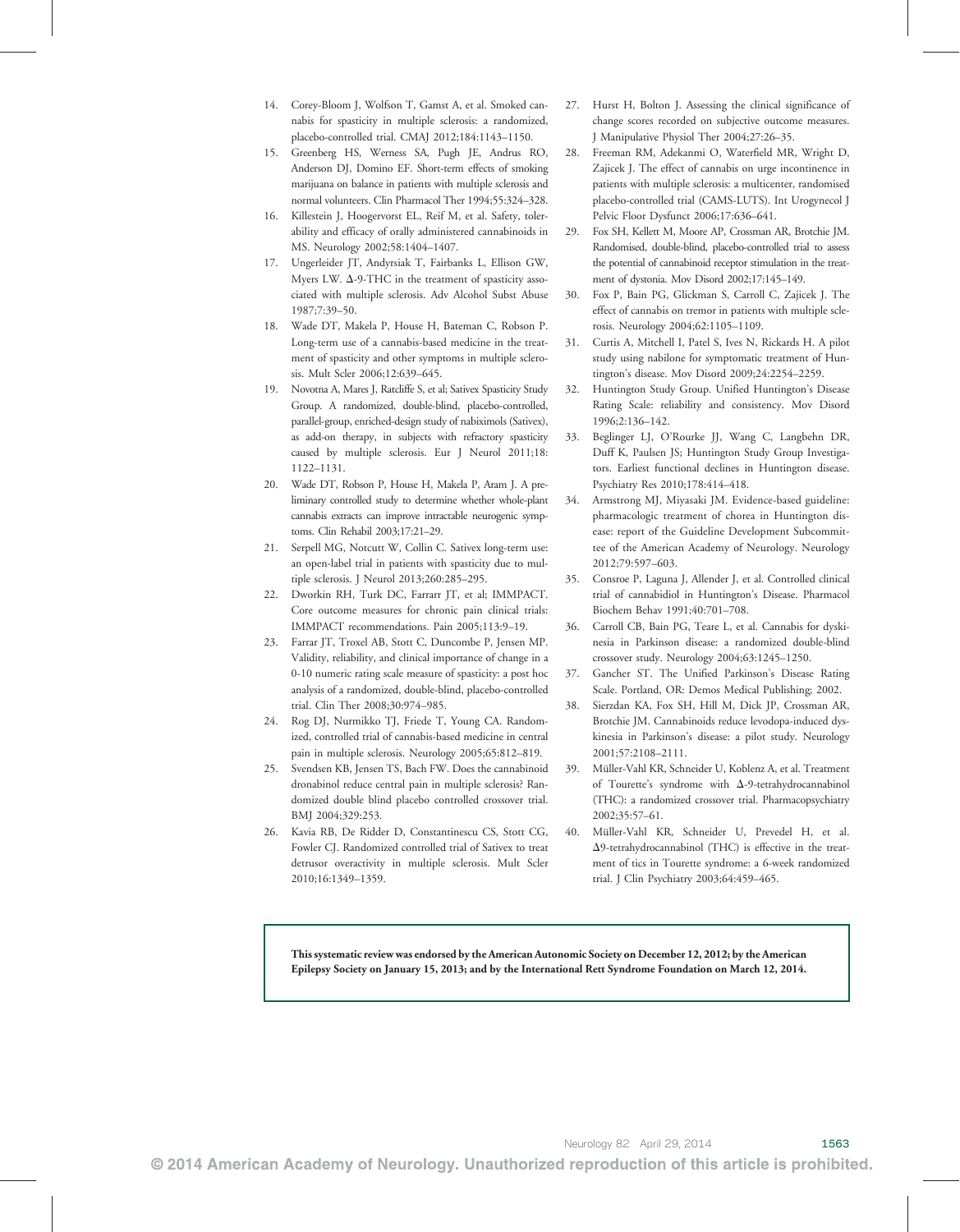

DOI 10.1212/WNL.0000000000000363 *Neurology* 2014;82;1556-1563 Barbara S. Koppel, John C.M. Brust, Terry Fife, et al. **Academy of Neurology disorders: Report of the Guideline Development Subcommittee of the American Systematic review: Efficacy and safety of medical marijuana in selected neurologic**

**This information is current as of April 28, 2014**

rights reserved. Print ISSN: 0028-3878. Online ISSN: 1526-632X. 1951, it is now a weekly with 48 issues per year. Copyright © 2014 American Academy of Neurology. All *Neurology* ® is the official journal of the American Academy of Neurology. Published continuously since